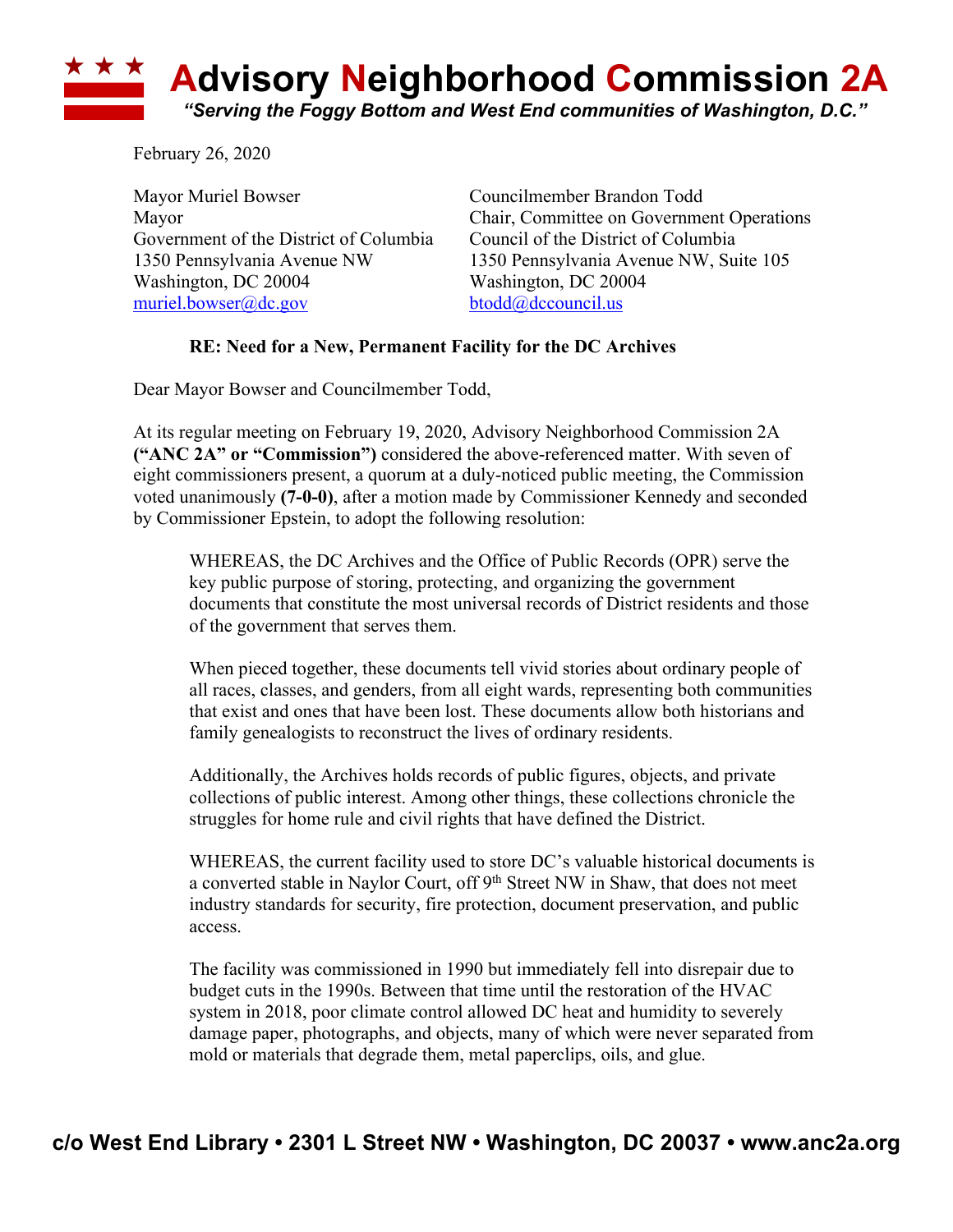## **\* \* \* Advisory Neighborhood Commission 2A**

*"Serving the Foggy Bottom and West End communities of Washington, D.C."*

Secondly, the current archive facility is too small, leaving government records scattered across District buildings and rented spaces. Indeed, the majority of public documents held by OPR are stored at a National Archives and Records Administration facility in Suitland, MD at a cost of over \$600,000 per year, and the full cost of offsite storage is difficult to calculate because this excess storage is paid for by the agencies that generated the records.

Finally, the lack of proper reading rooms means that the Archives are substantially not available to the public. The limited access citizens and historians have strained staff resources, and it is impossible to accommodate school or university instruction, a common practice elsewhere. When space is available, researchers must work in record storage areas, a major security risk.

WHEREAS, even the best conditions outlined above are not normal for peer institutions, such as ones that store state-level documents or those of major cities. Similarly, these conditions would not be considered acceptable for a university archive or private records collection.

WHEREAS, most peer organizations operate independently of the executive branch of government, either as independent agencies, or governmentally-chartered institutions. In contrast, key decisions about the DC Archives are made by the executive. The independence of other archives reflects an understanding that the cycles of government and politics are not conducive to the long-term planning and operations critical to a successful archive.

WHEREAS, between FY 2015 and FY 2019, Mayor Bowser and the DC Council appropriated over \$80 million to construct a new DC Archives facility and to transfer and conserve the records currently stored in rented spaces. This latest action occurred after a long period of citizen activism and after District agencies proposed several inappropriate locations.

In addition to this appropriation, capital funds from earlier building proposals remain assigned to OPR, unexpended, while the office's operational budget is insufficient for the backlog of conservation work.

WHEREAS, at the September  $27<sup>th</sup>$ , 2018 hearing on the "District Historical Records" Advisory Board Amendment Act of 2018" (DC Council Bill B22-0842), the Office of the Secretary announced that a new-construction archive, record, and education facility would be constructed at the University of the District of Columbia. The Secretary stated that construction would begin in 2019.

WHEREAS, as of December 31<sup>st</sup>, 2019, no contracts for design or construction of these facilities have been issued and no land transfer agreement between the University of the District of Columbia and the Government of the District of Columbia existed, or has been made public.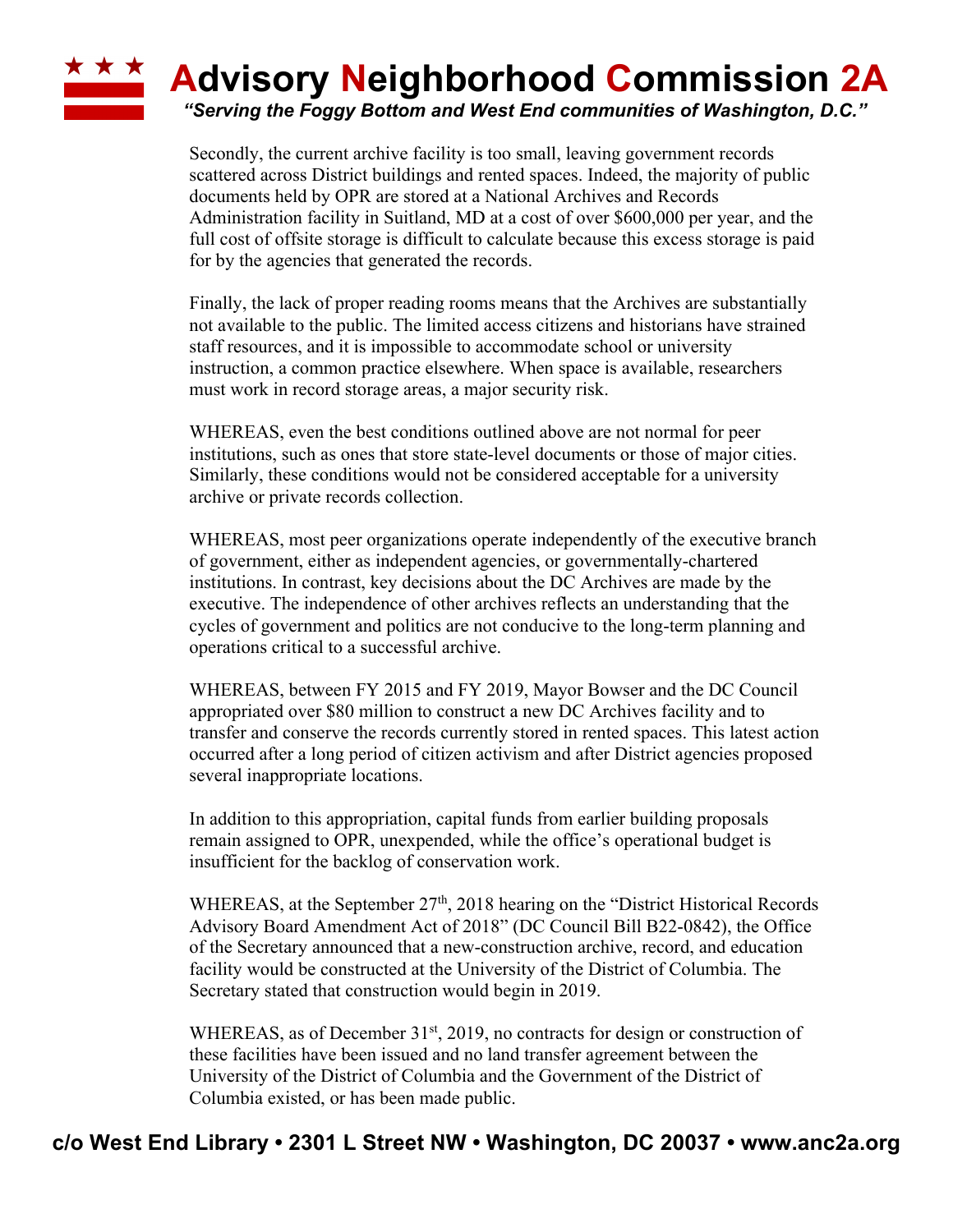## **Advisory Neighborhood Commission 2A** *"Serving the Foggy Bottom and West End communities of Washington, D.C."*

WHEREAS, at a time of major change in the District of Columbia, ANC 2A recognizes the need for a new facility and resources to make public records a public resource.

THEREFORE, BE IT RESOLVED that ANC 2A requests that the Mayor and the DC Council secure a site for the DC Archives and the Office of Public Records at the University of the District of Columbia, design a facility, and begin substantial construction within eighteen months of this resolution.

BE IT FURTHER RESOLVED that it is a matter of fiscal responsibility that the Mayor and the DC Council expend funds appropriated from their constituents to preserve their own history in a timely and efficient fashion. Appropriations from earlier capital plans not dedicated to establishing a new facility at the University of the District of Columbia should be spent completing the 20-year backlog of conservation work.

BE IT FURTHER RESOLVED that the Mayor and the DC Council should create a lasting legacy for the citizens of the District by establishing an independent District Records and Archives Agency, governed by a Mayorally-appointed board of specialists and citizens.

This independence is the most effective way to ensure that a new facility is put to use in a timely fashion and that the operations of the Archives are consistently and freely funded in the future.

Commissioner Patrick Kennedy  $(2A01@anc.de.gov)$  is the Commission's representative in this matter.

ON BEHALF OF THE COMMISSION.

Sincerely,

tuthear Alburghry

Patrick Kennedy Chairperson

CC: Councilmember David Grosso, At-Large Councilmember Elissa Silverman, At-Large Councilmember Brianne Nadeau, Ward 1 Councilmember Trayon White, Ward 8 Beverly Perry, Senior Advisor to the Mayor Nicole Goines, Mayor's Office of Community Relations and Services

**c/o West End Library • 2301 L Street NW • Washington, DC 20037 • www.anc2a.org**